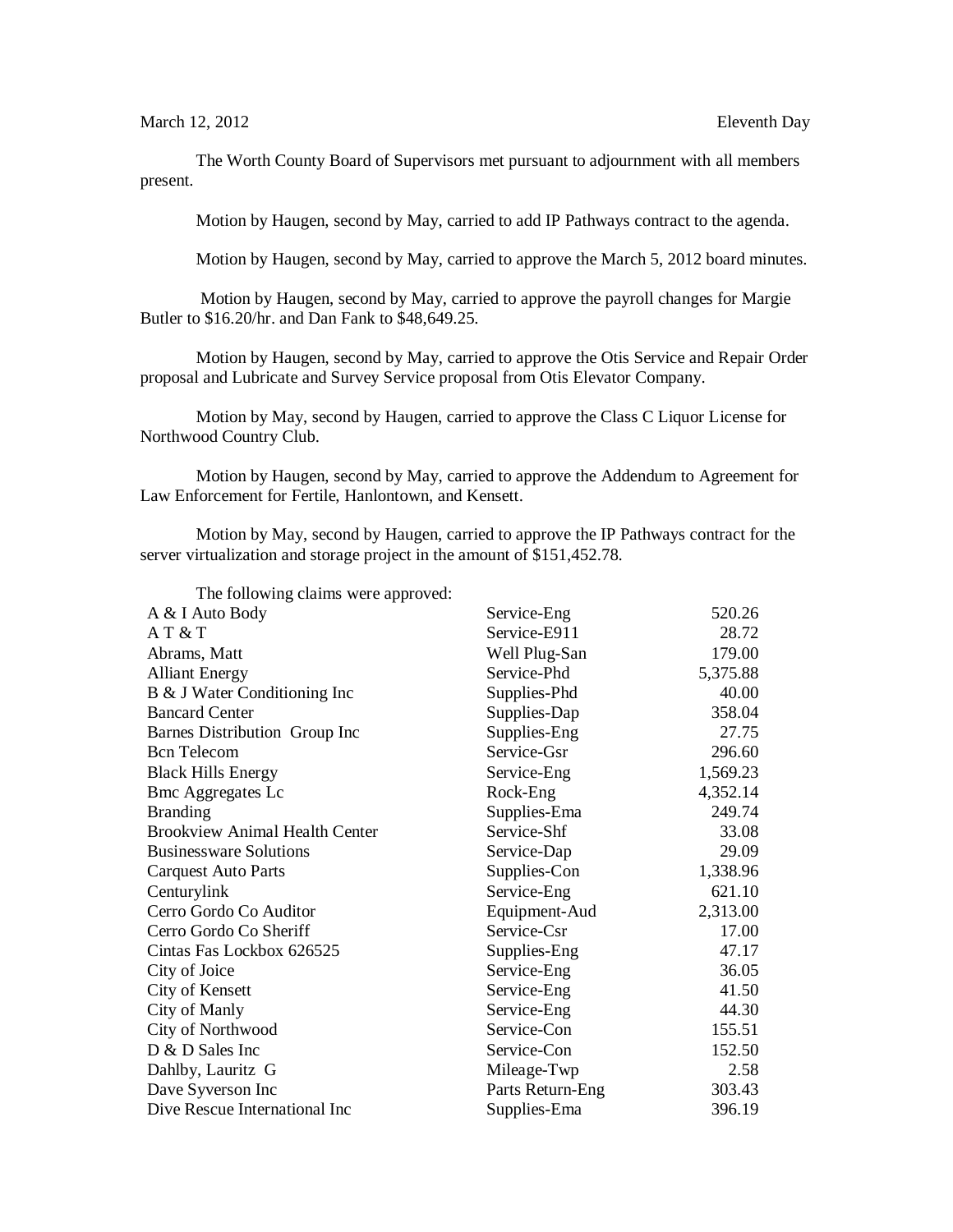| Duncan Heights Inc                  | Service-Mha       | 690.99    |
|-------------------------------------|-------------------|-----------|
| <b>Eilertson Repair</b>             | Service-Shf       | 1,469.48  |
| Eilertson, Doyle                    | Service-Eng       | 54.00     |
| <b>Electronic Engineering</b>       | Service-Shf       | 3,912.90  |
| <b>Electronic Specialties</b>       | Rent-Eng          | 110.00    |
| Ems Innovations Inc                 | Supplies-Ema      | 656.72    |
| Falkstone Llc                       | Rock-Eng          | 573.17    |
| <b>Fallgatter's Market</b>          | Supplies-Con      | 709.72    |
| <b>Fastenal Company</b>             | Supplies-Eng      | 9.92      |
| Fisher, Jane                        | Mileage-Mha       | 241.02    |
| Fort Dearborn Life Ins Co           | Cobra Dental Ins  | 25.90     |
| Franklin County Sheriff             | Service-Csr       | 32.00     |
| Greens Keepers Lawn Care            | Service-Con       | 4,240.00  |
| Greve Law Office                    | Copies-Att        | 152.00    |
| Hanson, James H.                    | Mileage-Twp       | 13.39     |
| Hanson, Jim                         | Reimburse-Con     | 140.00    |
| Hawkeye Legal Services Inc          | Service-Csr       | 50.00     |
| <b>Heartland Power Coop</b>         | Service-Eng       | 2,805.67  |
| Huber Supply Co                     | Supplies-Eng      | 108.00    |
| Huftalin, Raymond                   | Supplies-Ema      | 55.00     |
| Humboldt County Sheriff             | Service-Csr       | 27.10     |
| Ia County Recorders Assoc.          | Edu-Rec           | 50.00     |
| <b>Interstate Motor Trucks</b>      | Parts-Eng         | 37.70     |
| <b>Iowa County Atty's Assoc</b>     | Dues-Att          | 146.00    |
| <b>Iowa Dept of Human Services</b>  | Service-Mha       | 43,683.65 |
| Isac                                | Edu-Trs           | 130.00    |
| Jackson, Sandra                     | Mileage-Mha       | 384.71    |
| Joe's Collision & Performance       | Service-Shf       | 35.25     |
| Kaman Industrial Technologies       | Supplies-Eng      | 296.16    |
| Kathleen's Care Inc                 | Service-Mha       | 696.00    |
| <b>Kossuth County Cpc</b>           | Reimbursement-Mha | 2,181.09  |
| Kuennen, Joseph                     | Service-Gsr       | 168.75    |
| Lake Mills Lumber Co                | Supplies-Eng      | 25.68     |
| Larsen Plumbing & Heating Inc       | Service-Gsr       | 94.00     |
| Lexisnexis                          | Service-Att       | 134.00    |
| Liberty Square Care Center          | Service-Mha       | 1,829.32  |
| Low's Amoco Bp                      | Fuel-Asr          | 28.27     |
| Madson, Dennis E                    | Mileage-Twp       | 1.29      |
| Mail Services Llc                   | Service-Trs       | 259.46    |
| <b>Manly Junction Signal</b>        | Service-Ema       | 690.77    |
| Marshall & Swift Inc                | Supplies-Gsr      | 288.77    |
| <b>Mason City Business Systems</b>  | Service-Shf       | 82.39     |
| Mc Clure Engineering Co             | Service-Ndp       | 27,000.00 |
| Mediacom                            | Service-Phd       | 415.80    |
| Medline Industries Inc.             | Supplies-Phd      | 132.37    |
| Melby, Ruth                         | Mileage-Mha       | 66.95     |
| Mitchell Co Care Facility           | Service-Mha       | 2,461.71  |
| Mitchell County Ema                 | Mileage-Ema       | 281.19    |
| Myli, Ron                           | Service-Phd       | 1,058.59  |
| <b>Next Generation Technologies</b> | Service-Mha       | 1,271.07  |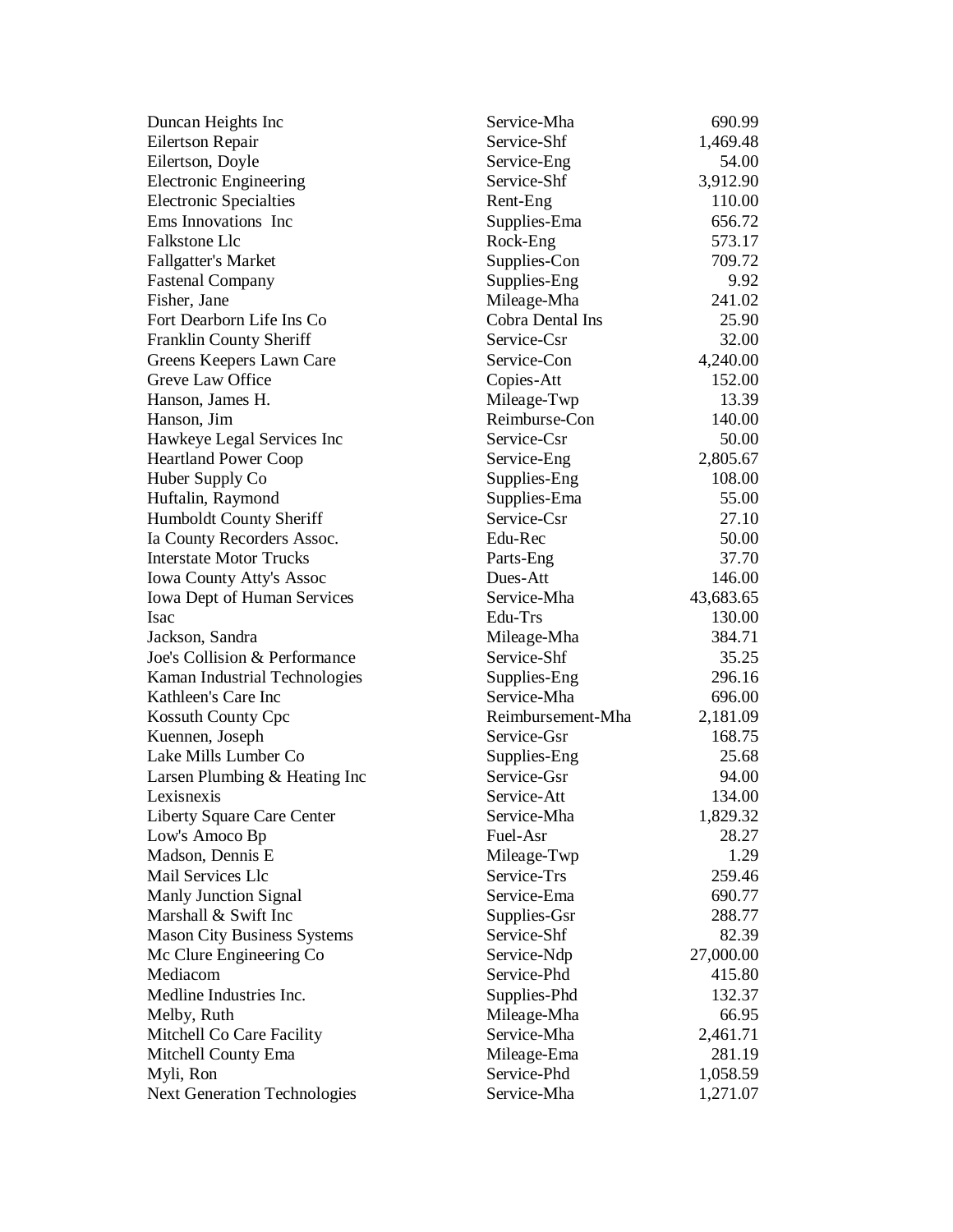| Niacog                             | Service-Phd        | 3,293.76   |
|------------------------------------|--------------------|------------|
| Niebur, Ellen                      | Mileage-Mha        | 229.21     |
| North Country Equipment            | Parts-Eng          | 137.36     |
| North Ia Area Comm College         | Edu-Shf            | 130.00     |
| Northwood Anchor                   | Subscription-Phd   | 790.81     |
| Northwood Electric Inc             | Service-Gsr        | 220.36     |
| Northwood Lumber                   | Supplies-Phd       | 117.29     |
| Northwood Sanitation Llc           | Service-Phd        | 271.50     |
| Northwood True Value               | Supplies-Phd       | 1,032.82   |
| <b>Olsons Trading Post Inc</b>     | Supplies-Eng       | 81.94      |
| <b>Opportunity Village</b>         | Service-Mha        | 954.84     |
| Parmley, Jerry                     | Mileage-Vaf        | 23.69      |
| Pfi                                | Service-Csr        | 64.00      |
| <b>Pitney Bowes</b>                | Service-Trs        | 210.47     |
| Pottawattamie County Sheriff       | Service-Csr        | 20.00      |
| Printing Services Inc              | Supplies-Dap       | 213.83     |
| <b>Pronto Market</b>               | Supplies-Eng       | 105.37     |
| <b>Ram Systems</b>                 | Service-Phd        | 630.00     |
| <b>Reserve Account</b>             | Postage-Asr        | 200.00     |
| <b>Reyerson Construction</b>       | Service-Eng        | 7,561.15   |
| Rohne, Joel                        | Mileage-It/Gis     | 329.09     |
| Ron's Heating & Cooling            | Service-Eng        | 138.00     |
| Ron's Lp Gas                       | Fuel-Wat           | 2,408.00   |
| Rye, Richard                       | Well Rehab-San     | 600.00     |
| Scott Van Keppel Llc               | Parts-Eng          | 174.04     |
| Secretary of State                 | Fee-Att            | 30.00      |
| <b>Shred Right</b>                 | Service-Phd        | 337.00     |
| Singelstad's Hardware              | Supplies-Eng       | 62.91      |
| South Minnesota Lubes              | Fuel-Eng           | 4,329.15   |
| The Pride Group                    | Service-Mha        | 1,499.88   |
| Thompson, Mike                     | Mileage-Twp        | 1.55       |
| <b>Treat America Food Services</b> | Exp-Shf            | 20.79      |
| Tyler Technologies Inc             | Service-Dap        | 859.88     |
| U S Identification Manual          | Supplies-Shf       | 82.50      |
| <b>U S Postal Service</b>          | Postage-Att        | 450.00     |
| Us Cellular                        | Service-Eng        | 166.24     |
| Ver Helst Snyder Drug              | Supplies Credit    | 14.33      |
| <b>Verizon Wireless</b>            | Service-Phd        | 832.26     |
| Visa                               | Supplies-Con       | 63.10      |
| Vorland, Joan                      | Exp-Asr            | 507.75     |
| Waste Management                   | Service-Recy       | 1,907.54   |
| <b>Webster County Sheriff</b>      | Service-Csr        | 12.12      |
| Winnebago Co Auditor               | Reimbursement-Mha  | 7,485.59   |
| Winnebago Coop Telephone Assn      | Service-Recy       | 1,443.24   |
| Worth County Abstract Co           | Service-Ndp        | 1,000.00   |
| Worth County Extension             | Edu-Con            | 105.00     |
| Worth County Secondary             | Fuel-Phd           | 14,024.38  |
| Xerox Corporation                  | Service-Dap        | 133.43     |
|                                    | <b>GRAND TOTAL</b> | 173,842.91 |